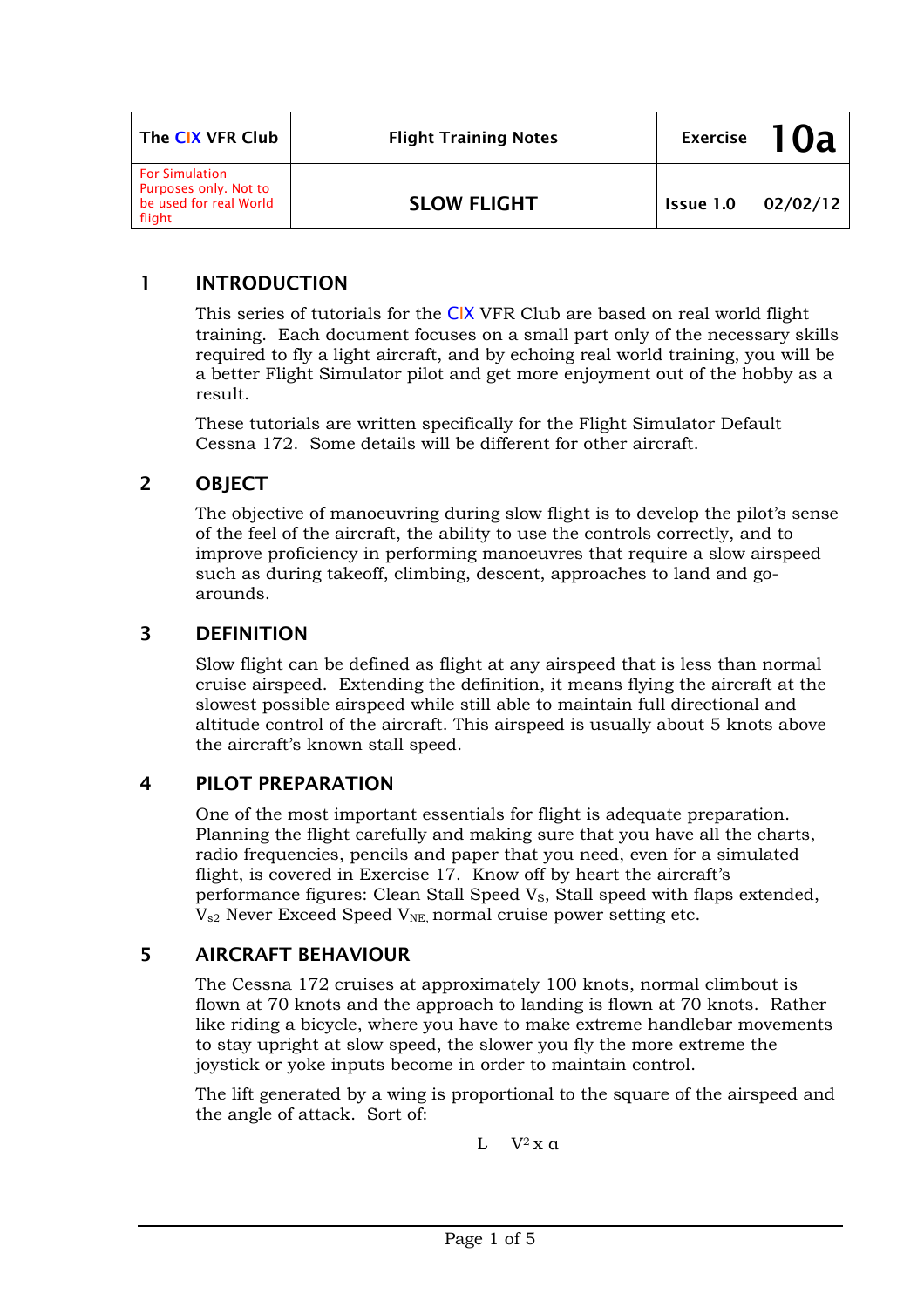| The CIX VFR Club                                                                   | <b>Flight Training Notes</b> |           | Exercise $10a$ |
|------------------------------------------------------------------------------------|------------------------------|-----------|----------------|
| <b>For Simulation</b><br>Purposes only. Not to<br>be used for real World<br>flight | <b>SLOW FLIGHT</b>           | Issue 1.0 | 02/02/12       |

The equation is complex, so let's leave it at that! What it means is that as the airspeed V is reduced, the angle of attack α on the wings has to be increased in order to maintain the lift L required to balance the aircraft's weight. This means that as the aircraft is slowed, its longitudinal (pitch) angle *θ* has to increase, and the aircraft will assume a considerable nosehigh attitude in level flight.



#### *Angle of attack (α) increases as pitch up angle (θ) increases in level flight.*

In the slow flight condition, the wings are near the stall, and a slight imbalance in airflow over the wings can induce a stall in one wing and not the other, leading to a spin. So it becomes very important to keep the wings level and the balance ball centred in slow flight. That is in the real world. Microsoft Flight Simulator treats both wings as one, so the condition of one wing stalling before the other cannot occur. Keeping the wings level remains important, with small aileron inputs, but keeping the ball centred becomes less important, although as a conscientious virtual pilot, you will do so anyway!

The high pitch angle results in a greater cross-sectional area of the aircraft being presented to the airflow, which results therefore in higher drag. To maintain level flight at slow airspeeds will therefore require an increase in thrust, a higher power setting, than might be expected for the slow airspeed. The illustration below shows a power setting of 2150rpm for an airspeed of just 53 knots.

## 6 FLYING THE MANOUEVRE

#### 6.1 Establishing Slow Flight

From a safe altitude of 3,000 feet above the ground (AGL) or a little more, establish a straight and level cruise attitude. Note your heading. Before beginning slow flight you should clear the flight area for any other flying traffic if you are connected to an on line service such as VATSIM. First establish that your heading is suitable; that you are not going to be flying into any controlled airspace or high terrain. Then make a medium bank turn 90 degrees in one direction, then 90 degrees back to your heading.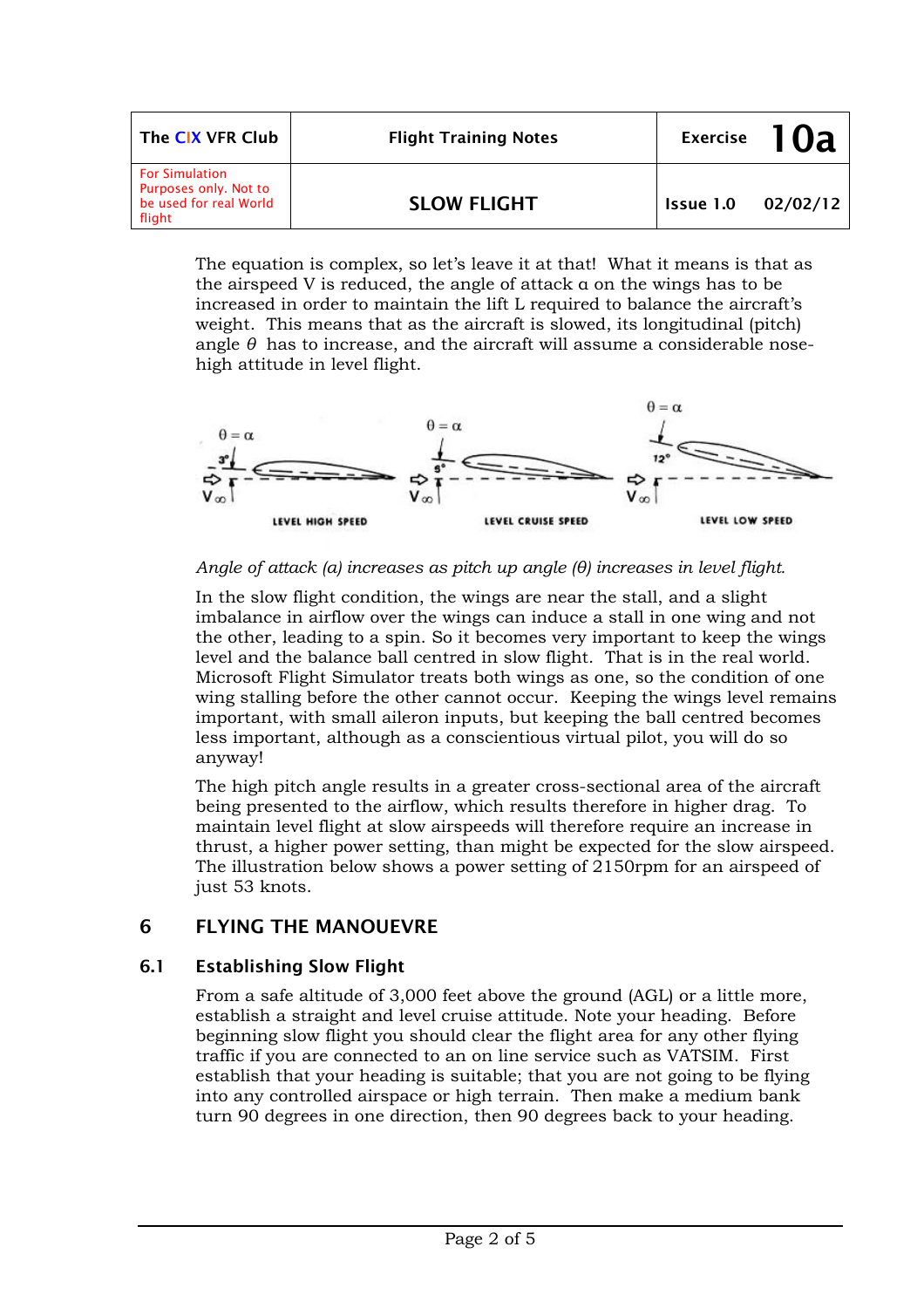| The CIX VFR Club                                                                   | <b>Flight Training Notes</b> |           | Exercise $10a$ |
|------------------------------------------------------------------------------------|------------------------------|-----------|----------------|
| <b>For Simulation</b><br>Purposes only. Not to<br>be used for real World<br>flight | <b>SLOW FLIGHT</b>           | Issue 1.0 | 02/02/12       |



*Slow Flight in the FSX Cessna 172* 

Once you have cleared the area for other traffic, you are ready to begin the manoeuvre. Note the altitude and the heading of the aircraft, as you will strive to maintain both during slow flight.

Begin reducing power to around 1500rpm. Simultaneously, begin applying backpressure on the yoke (or stick) to maintain altitude. The airspeed begins to slow, and then will stabilise at about 60 knots. However, you're looking for 53 knots. Raise the nose just a fraction of an inch on the horizon and again let the airspeed stabilize. Once you've reached 53 knots, note and maintain that attitude.

You must try and maintain a constant altitude throughout the manouevre. Remember that: -

## **Attitude Controls Airspeed, Power Controls Altitude**

A quick glance at the altimeter may indicate that your altitude is decreasing. If so, smoothly add power, increasing yhe RPM by approximately 200. Do not fixate your vision on the altimeter. Rather, look out over the nose allowing airspeed and altitude to stabilize for a few seconds. Then quickly glance at the altimeter again. If you are still losing altitude, add another 100 RPM and repeat the process until both airspeed and altitude have stabilized.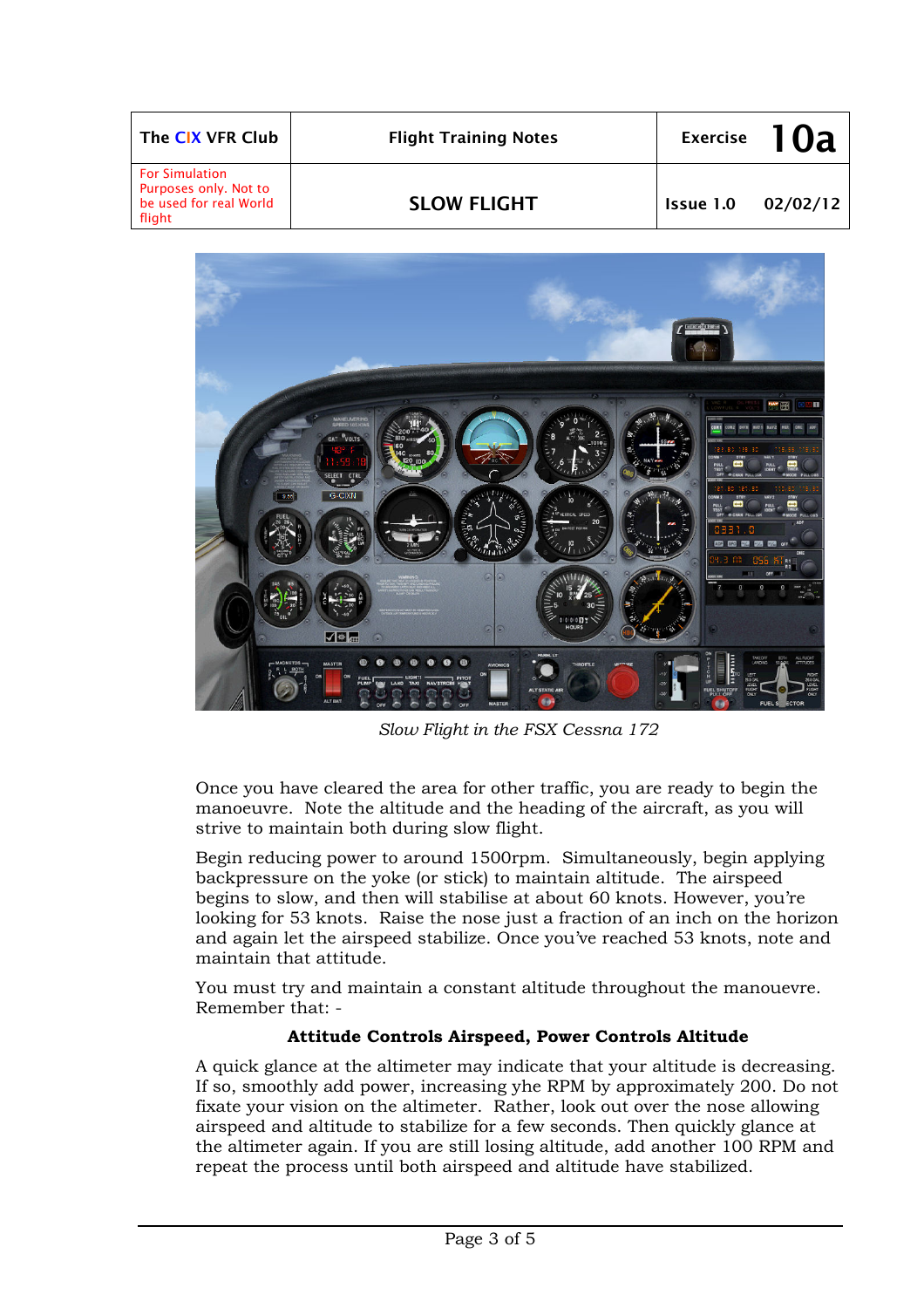| The CIX VFR Club                                                                   | <b>Flight Training Notes</b> |           | Exercise $10a$ |
|------------------------------------------------------------------------------------|------------------------------|-----------|----------------|
| <b>For Simulation</b><br>Purposes only. Not to<br>be used for real World<br>flight | <b>SLOW FLIGHT</b>           | Issue 1.0 | 02/02/12       |

Once both have stabilized you'll be holding quite a bit of back pressure on the yoke. Apply nose up trim until you see the nose begin to rise, then ease off back pressure a little. Continue to trim nose up in this way, repeating until the spring pressure on your yoke or joystick is neutralised, indicating that the aircraft is correctly trimmed, and the aircraft is maintaining both attitude and altitude.

You are now flying in a slow flight configuration. However, you'll note that the aircraft has turned about 30 degrees to the left (or right in British built aircraft) of your assigned heading while you were busy adjusting attitude, power, trim, etc. When the aircraft is in a nose high attitude and you are carrying any amount of power, engine torque and propeller "P" factor enter into the equation trying to turn the aircraft. To hold a constant heading while performing slow flight you must therefore also apply slight but constant rudder to offset the torque and "P" factor.

It may take a while to achieve slow flight at first as you "feel your way" avoiding sudden control movements and the risk of a stall, but after several tries you'll be able to simultaneously raise the nose, adjust the back pressure and trim, and adjust your power to quickly establish and maintain an assigned constant altitude, airspeed and heading.

That describes the step-by-step procedure for transitioning from cruise flight to slow flight. Now take a detailed look at making the transition from slow flight back to cruise flight.

## 6.2 Returning to Normal Cruise Flight

You should to make the transition back to cruise flight without changing altitude or heading. The very first step is to begin applying power until you're back at the approximate normal cruise power setting. As the power is applied the nose will have a tendency to pitch further upward but you must prevent this by forward pressure on the yoke to prevent the aircraft from climbing and possibly stalling. Slowly lower the nose back to the straight and level attitude and observe the airspeed begin to build. Relax the pressure on the rudder.

After positioning the nose to the straight and level flight attitude, fine tune the power setting, and trim for cruise. Again, with practice the procedure will become much easier.

#### 6.3 Turning in Slow Flight

Making turns while in the slow flight configuration requires a bit of finesse because the secondary effects of the controls will be more apparent now than in normal cruise (See Exercise 4b for details of that subject). While maintaining a steady 53 knots, gently turn the yoke to the left and adjust the rudder pressure you are holding to centre the balance ball. Establish a